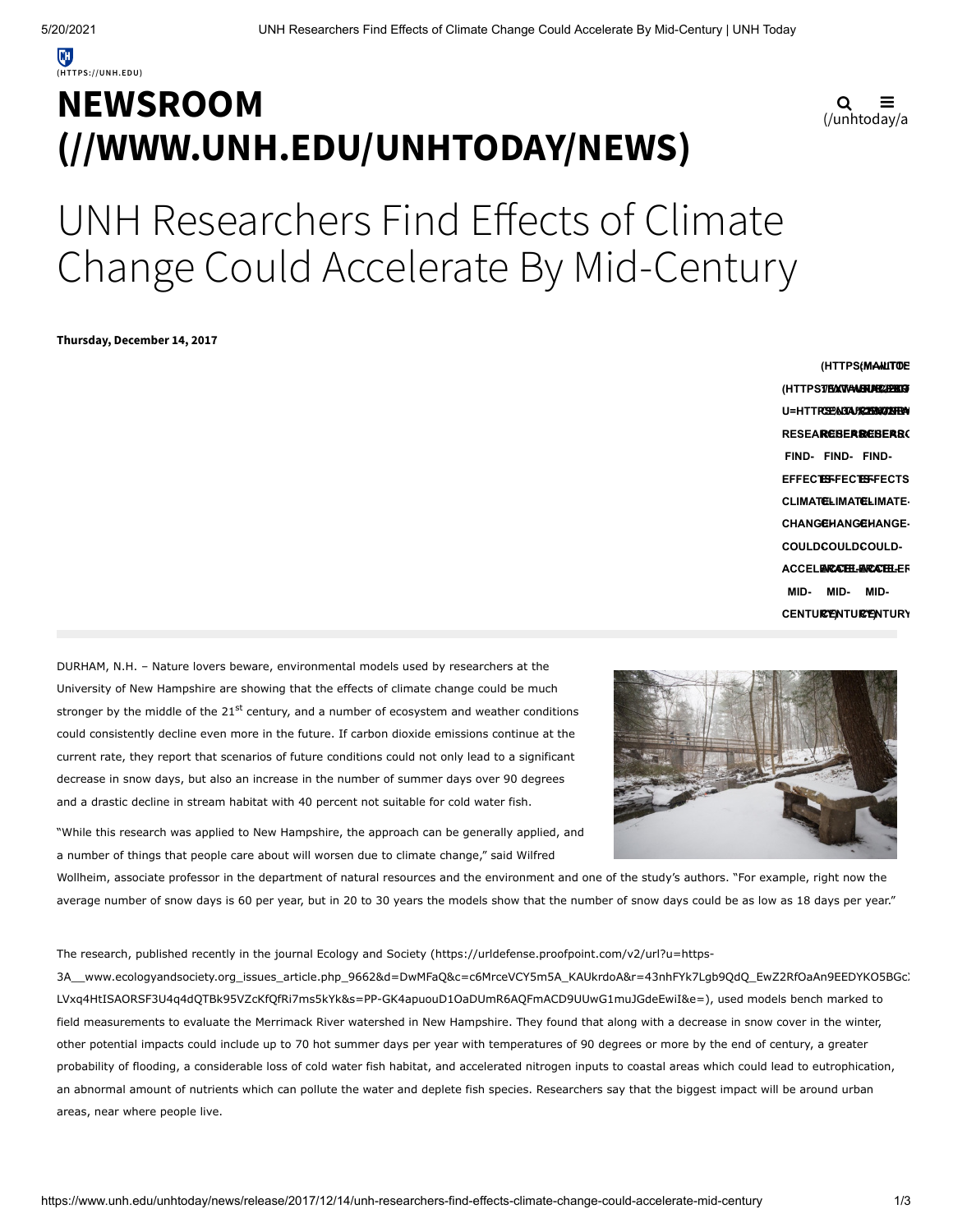### 5/20/2021 UNH Researchers Find Effects of Climate Change Could Accelerate By Mid-Century | UNH Today

"Land use and population growth interacting with climate change are also important drivers," said Wollheim. "These models can help guide efforts to make plans to adapt to the changing climate. Alterations in land use policy could reduce these impacts. In particular, prevention of sprawl and investment in storm and waste water infrastructure would further maintain more ecosystem services. Implementing policies that reduce greenhouse gas emissions are essential to limit even further changes."

The researchers say this study is the first time a model like this has been applied to New England watersheds that consistently account for climate change, land use change, forest ecosystem processes and aquatic ecosystem processes, including variability in weather that occurs within years (seasonal and storm) and across years, to assess a whole suite of changes at the same time.

This research was funded by NSF EPSCoR Ecosystems and Society (#EPS 1101245). Partial funding was provided by the National Sea Grant College Program of the U.S. Department of Commerce's National Oceanic and Atmospheric Administration grant NA10OAR4170082 to the N.H. Sea Grant College Program, and by the New Hampshire Agricultural Experiment Station (NHAES) through USDA National Institute of Food and Agriculture Hatch Project 0225006. This is NHAES Scientific Contribution Number 2736.

The University of New Hampshire is a flagship research university that inspires innovation and transforms lives in our state, nation and world. More than 16,000 students from all 50 states and 71 countries engage with an award-winning faculty in top ranked programs in business, engineering, law, health and human services, liberal arts and the sciences across more than 200 programs of study. UNH's research portfolio includes partnerships with NASA, NOAA, NSF and NIH, receiving more than \$100 million in competitive external funding every year to further explore and define the frontiers of land, sea and space.

#### Media Contact

Robbin Ray '82 [\(/unhtoday/contributor/robbin-ray-82\)](https://www.unh.edu/unhtoday/contributor/robbin-ray-82) | Communications and Public Affairs | robbin.ray@unh.edu [\(mailto:robbin.ray@unh.edu\)](mailto:robbin.ray@unh.edu) | 603-862-4864

#### **LATEST NEWS**

**[UNH Finds Angel Investor Market on the Rise in 2020 \(/unhtoday/news/release/2021/05/19/unh-finds-angel-investor-market-rise-2020\)](https://www.unh.edu/unhtoday/news/release/2021/05/19/unh-finds-angel-investor-market-rise-2020)** May 19, 2021

**[Media Advisory: University of New Hampshire 2020 and 2021 Commencements \(/unhtoday/news/release/2021/05/18/media-advisory-university-new-hampshire-](https://www.unh.edu/unhtoday/news/release/2021/05/18/media-advisory-university-new-hampshire-2020-and-2021-commencements)2020-and-2021-commencements)** May 18, 2021

**[UNH Research Estimates 1.4 Million Children Have Yearly Violence-Related Medical Visits \(/unhtoday/news/release/2021/05/12/unh-research-estimates-14-million](https://www.unh.edu/unhtoday/news/release/2021/05/12/unh-research-estimates-14-million-children-have-yearly-violence-related)children-have-yearly-violence-related)** May 12, 2021

**[UNH RIFC 50 Franchise Index Surges in Q1 With Red Robin, Avis and Joint Chiropractic \(/unhtoday/news/release/2021/05/11/unh-rifc-50-franchise-index-surges-q1](https://www.unh.edu/unhtoday/news/release/2021/05/11/unh-rifc-50-franchise-index-surges-q1-red-robin-avis-and-joint-chiropractic) red-robin-avis-and-joint-chiropractic)** May 11, 2021

**[UNH Partners with Smuttynose Brewing Co. on New Lager \(/unhtoday/news/release/2021/05/10/unh-partners-smuttynose-brewing-co-new-lager\)](https://www.unh.edu/unhtoday/news/release/2021/05/10/unh-partners-smuttynose-brewing-co-new-lager)** May 10, 2021

**[VIEW](https://www.unh.edu/unhtoday/news) ALL**

**SUBSCRIBE TO UNH TODAY [\(HTTPS://WWW.UNH.EDU/MAIN/UNH-TODAY-SUBSCRIPTION\)](https://www.unh.edu/main/unh-today-subscription)**



[\(https://www.unh.edu\)](https://www.unh.edu/)

UNH Today is produced for the UNH community and for friends of UNH. The stories are written by the staff of UNH Communications and Public Affairs. (https://www.unh.edu/cpa) Email us: [unhtoday.editor@unh.edu \(mailto:unhtoday.editor@unh.edu\)](mailto:unhtoday.editor@unh.edu)[. \(mailto:unh.today@unh.edu\)](mailto:unh.today@unh.edu)

**MANAGE YOUR [SUBSCRIPTION](https://www.unh.edu/unhtoday/welcome) [CONTACT](mailto:unh.today@unh.edu) US**